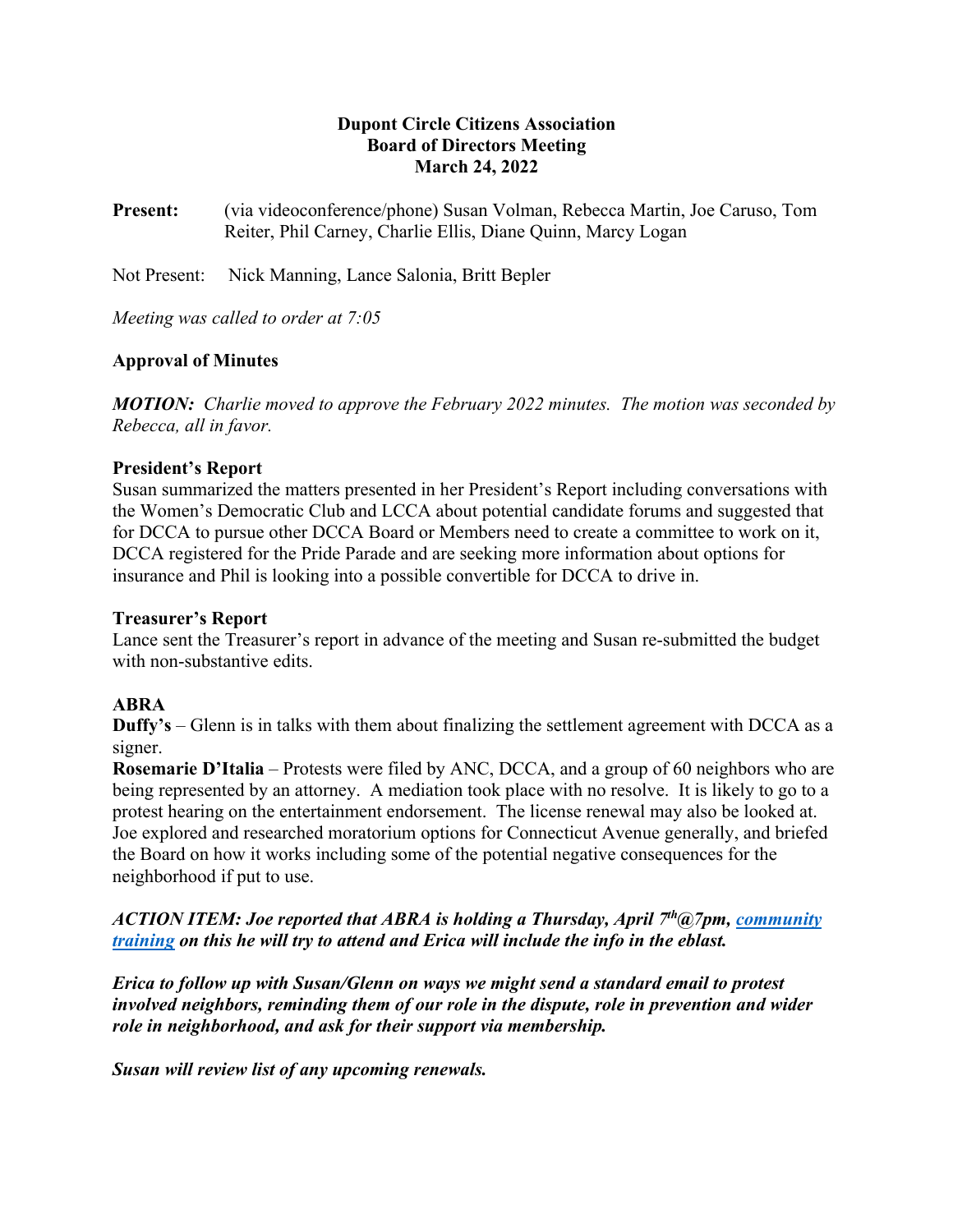## **Nomination Committee Report**

Two new board members will be nominated for the April meeting. The slate will be presented at April membership meeting and DCCA will ask for any additional nominations. Nick needs 2 others to join the nominating committee.

## **Parks and Gardens Updates**

**T Street Garden :** Rebecca and Marcy briefed the board on their conversations about formalizing the relationship between DCCA and the city as it relates to T Street Garden. It was determined that an Adopt a Park program would be the best option at this point in time (if needed a Friends of Park c3 could be considered for the future). The process requires DCCA to agree to areas of care - pick up trash and beautify but DCCA will have no liability which remains with the city. This is to establish a relationship for the T Street Park – the Freedom Park belongs to DDOT.

**Irrigation system:** Funding for system was approved at the February BoD meeting, but there are details to work out before implementing. Rebecca shared next steps: 1) waiting for the required schematic to get the review completed by the city 2) once complete DCCA will need to have the donation of the system approved by DPR and DCCA will need to agree to maintain it (which is expected to be at very little cost). 3) once that is done we require a right to entry permit from DPR; Katie will help push that through.

**Misc:** Board discusses more permanent DCCA signage for the park after it's adopted. Erica suggested DCCA be referenced in the google group communications that organizes volunteers for the park. Susan is still working with the city on fence work for Freedom Park

*Action Item: Board agrees that Rebecca will send out application for Adopt a Park and move it around to board members with an aim to submit before the next meeting. She will continue to cc the group on relevant paperwork. Erica will help fill out the form and provide info as needed.*

# **Membership Programs:**

April meeting: Board nominations are required. Planned speakers include Casey Trees, Urban Forestry and Chris Dyer from DPR. Susan is waiting for confirmation from Casey Trees. Also, someone from the Mayor's office will present on the Mayor's budget. –

- May meeting: Annual meeting; Brooke Pinto or DC Executive Agency, AG's new office of zoning, or Empower DC.
- June meeting–DC Executive Agency such as DDOT, DOEE, or Pinto, if she is not available for May.

# **Tasks, and 100th Anniversary Membership**

Fall party, there is a need for the end of year party committee to reconvene and being planning for Fall– (Diane, Joe, Marcy, Nick, Lance)

# **New Business**

Marcy reports Swann Street B&B is going to auction this month.